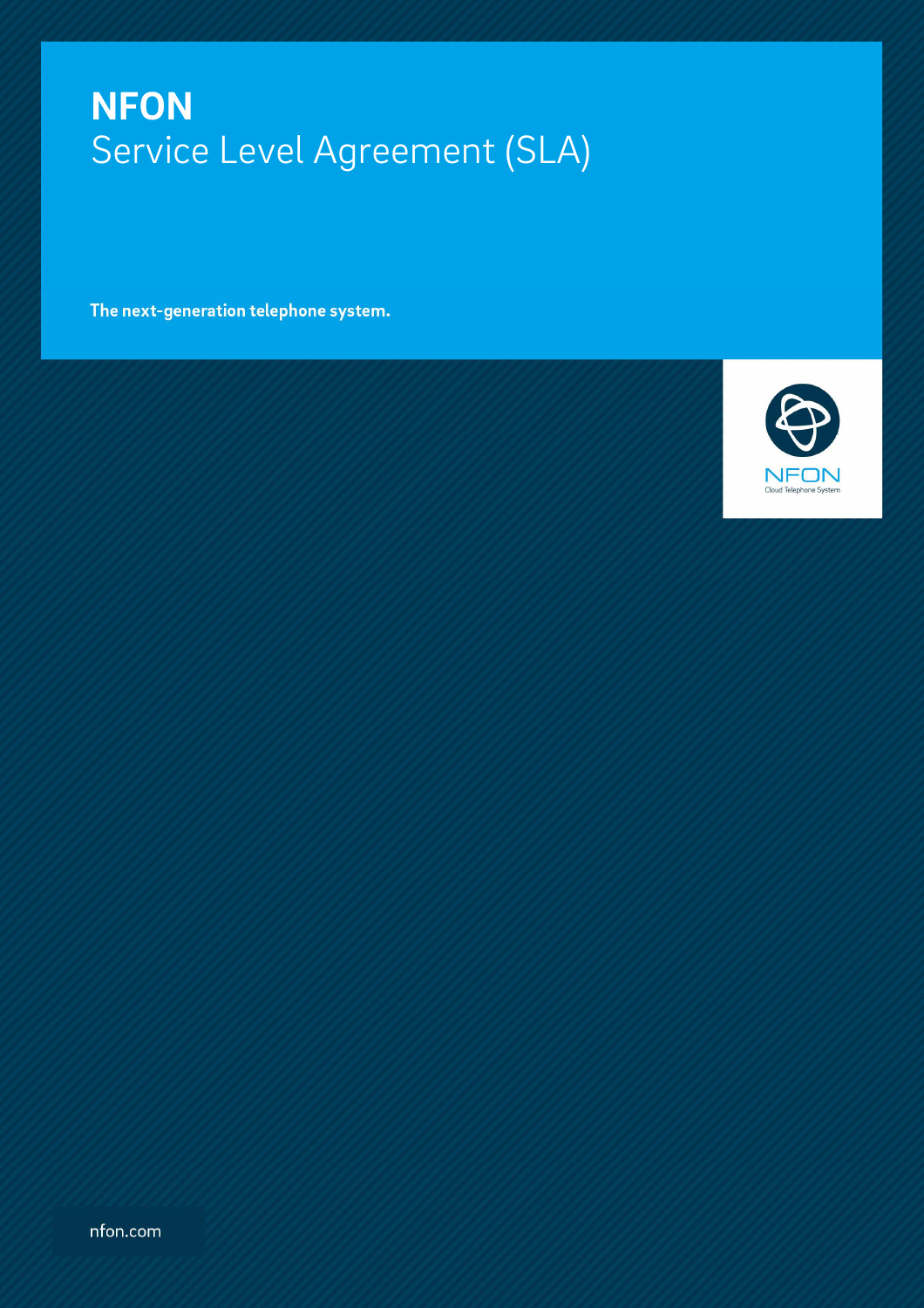

**Version 1.1** 

NFON AG Machtlfinger Str. 7 81379 München Tel.: + 49 89 45 3000 www.nfon.com

© 2019 NFON AG - All rights reserved

Subject to change without notice Version 1.1 / 02.2019 (EN) effective as of November 1st, 2018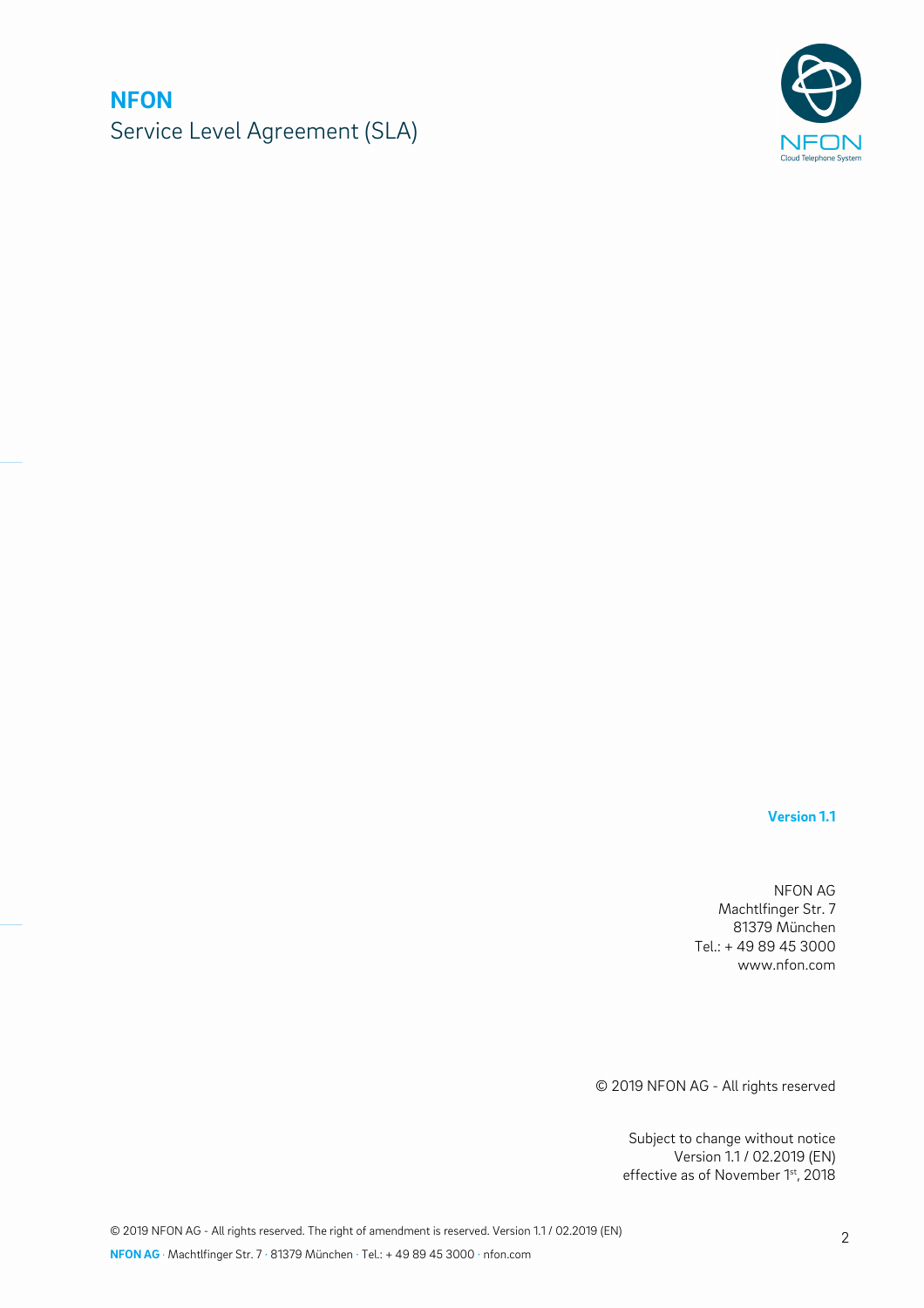

### **1 Table of contents**

| 1                       |       |                          | <b>TABLE OF CONTENTS</b>                | 3              |  |
|-------------------------|-------|--------------------------|-----------------------------------------|----------------|--|
| $\overline{\mathbf{2}}$ |       |                          | <b>SERVICE DEFINITION</b>               | 4              |  |
| 3                       |       |                          | <b>AVAILABILITY</b>                     | 4              |  |
| 4                       |       | <b>CHANGE MANAGEMENT</b> |                                         |                |  |
|                         | 4.1   |                          | Change categories                       | $\overline{4}$ |  |
|                         | 4.1.1 |                          | Standard Change                         | $\overline{4}$ |  |
| 4.1.2                   |       |                          | Change                                  | $\overline{4}$ |  |
|                         | 4.1.3 |                          | <b>Emergency Change</b>                 | 5              |  |
|                         | 4.2   |                          | Maintenance Window                      | 5              |  |
| 5                       |       |                          | INCIDENT AND SERVICE REQUEST MANAGEMENT | 5              |  |
|                         | 5.1   | Incident                 |                                         | 5              |  |
|                         | 5.2   |                          | Service Request                         | 6              |  |
|                         | 5.3   |                          | Service Desk                            | 6              |  |
|                         | 5.4   |                          | Incident Category                       | 6              |  |
|                         | 5.4.1 |                          | Service Criticality                     | 6              |  |
|                         | 5.4.2 |                          | Service Impact                          | $\overline{7}$ |  |
|                         | 5.4.3 |                          | Service Incident Priority Matrix        | $\overline{7}$ |  |
|                         | 5.4.4 |                          | Service Levels                          | 8              |  |
|                         | 5.5   |                          | Service Level Window                    | 8              |  |
|                         |       |                          |                                         |                |  |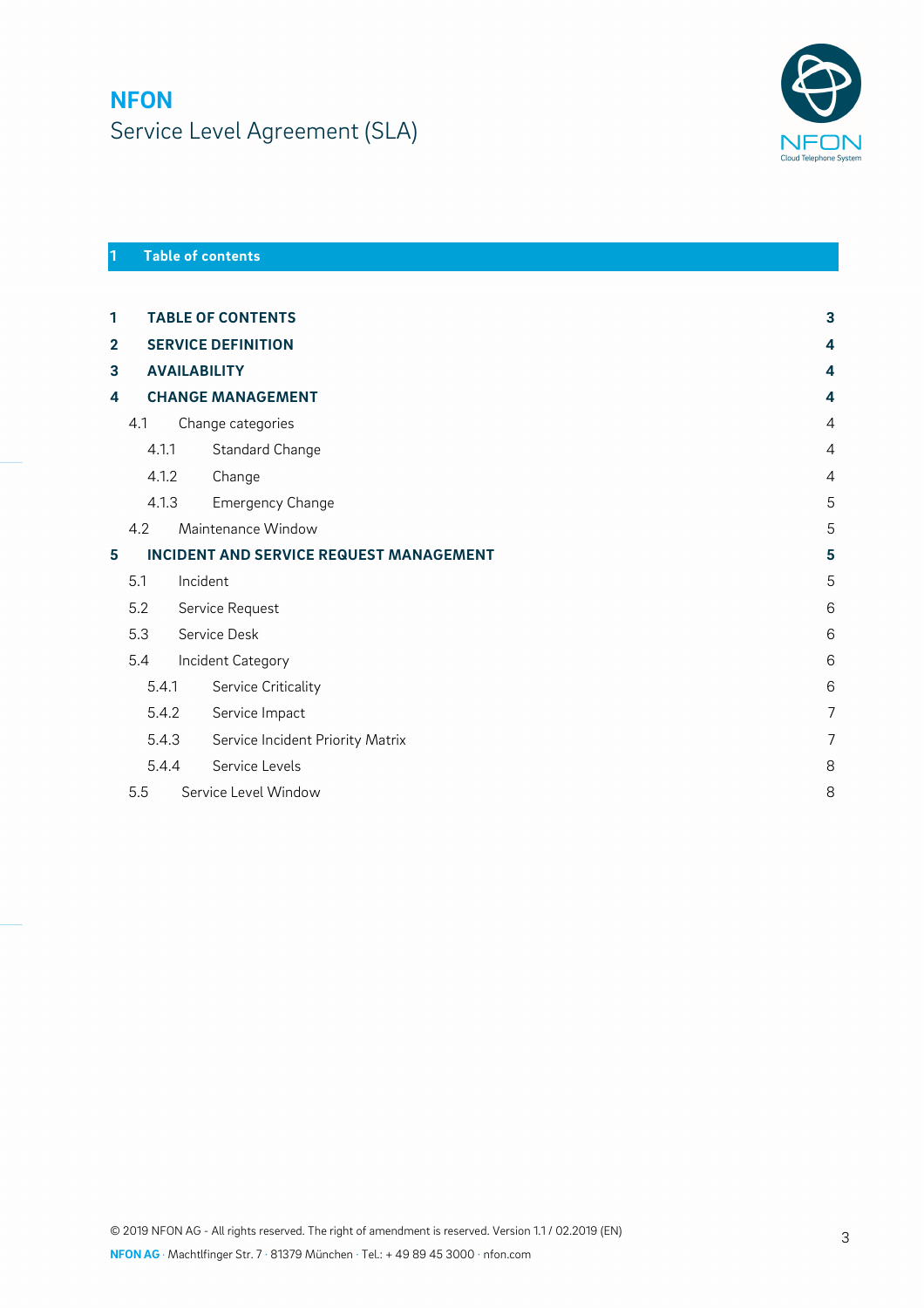

### **2 Service Definition**

This Service Level Agreement is applicable to the services defined in the following documents:

Service Description Cloudya

#### **3 Availability**

The services described are provided by NFON with an availability of 99.9% measured on a yearly basis for relevant telephone systems and with an availability of 98% measured on a yearly basis for all web services including API interfaces.

Planned downtime or service interruptions during the agreed maintenance window are excluded from the calculated availability.

NFON is permitted to limit access to individual services or individual functions if this is required for network security, network integrity or data integrity reasons or to avoid further critical incidents.

#### **4 Change Management**

Changes may include configuration changes, functional changes or improvement of existing functions. Such changes may have an impact on the availability or the scope of the service provided.

#### **4.1 Change Categories**

#### **4.1.1 Standard Change**

A standard change will have no impact on the availability of the service provided and the scope of the service will be unchanged.

A standard change will not be announced in advance and will only be implemented during the maintenance window.

#### **4.1.2 Change**

A change may have an impact on the availability of the service provided and there may also be a change to the service provided. e.g. changes to on-screen logos, buttons and labels.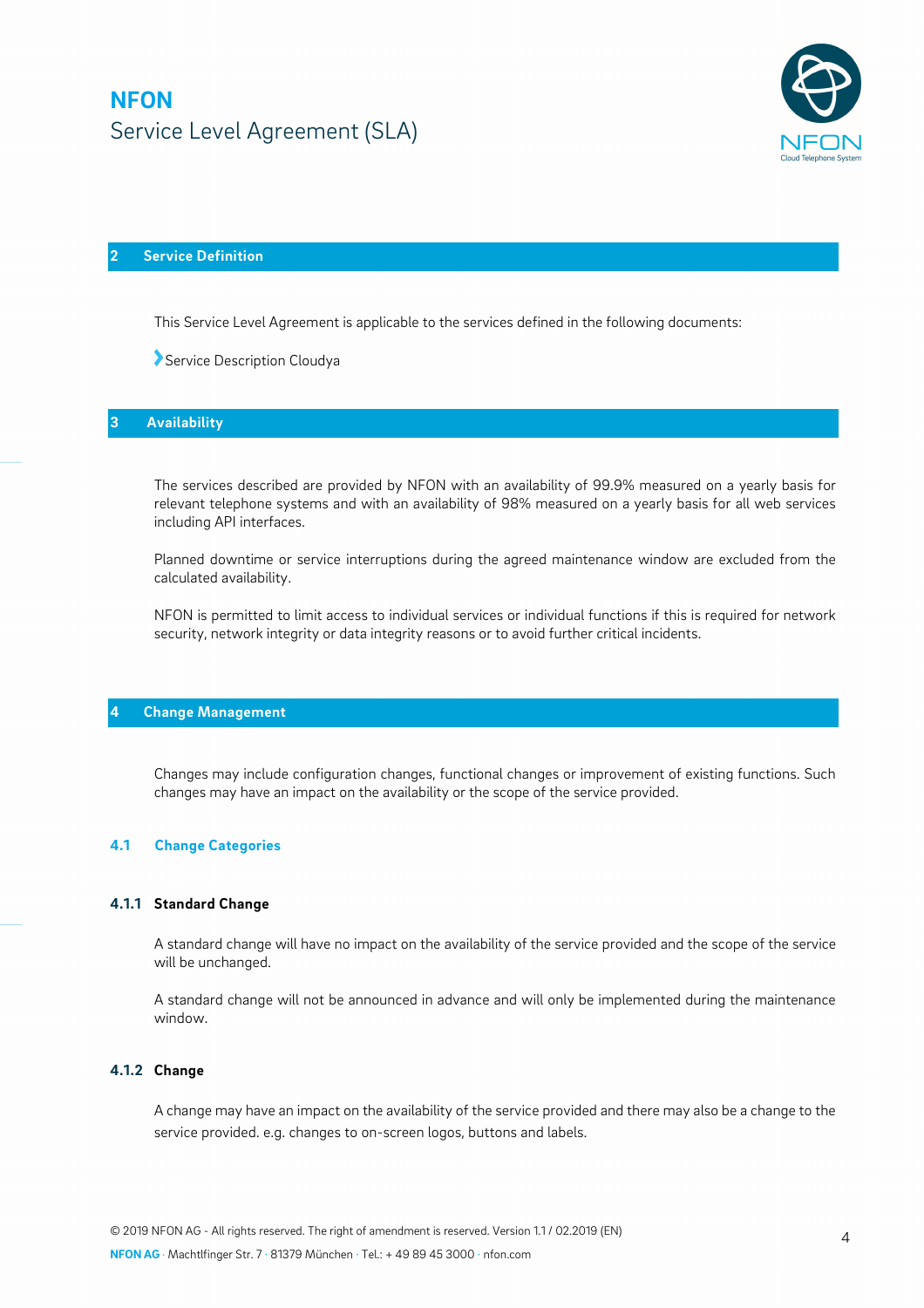

Such changes will always be announced in advance and must be implemented during the maintenance window.

### **4.1.3 Emergency Change**

A change which needs to be implemented immediately to guarantee the availability or functionality of the service provided.

Such changes will not be announced in advance but will always be notified after implementation. Emergency changes may be implemented at any time.

Customers are not permitted to opt out of changes to the services provided. NFON needs to be able to implement such necessary changes on behalf of all customers.

#### **4.2 Maintenance Window**

The following maintenance windows apply to the services provided:

| Maintenance Window |                                                                                                              |  |  |  |  |
|--------------------|--------------------------------------------------------------------------------------------------------------|--|--|--|--|
| Working Day        | - Starting Tuesday 22:00 CET until Wednesday 2:00 CET<br>- Starting Thursday 22:00 CET until Friday 2:00 CET |  |  |  |  |
| Weekend            | - Starting Saturday 22:00 CET until Sunday 6:00 CET                                                          |  |  |  |  |

During summer time CEST applies instead of CET.

#### **5 Incident and Service Request Management**

#### **5.1 Incident**

Incidents are reported either by the NFON monitoring system or by the customer/user.

If only a single customer is affected, an incident ticket in the NFON ticket system is opened. The customer will receive a unique ticket number for each service request by e-mail. This ticket number is required for all further communication regarding this incident.

General service interruptions (e.g. for maintenance) are published at status.nfon.com

If the customer is served by an NFON partner, the incident ticket needs to be opened by the NFON partner. No direct communication between NFON and the customer is permitted.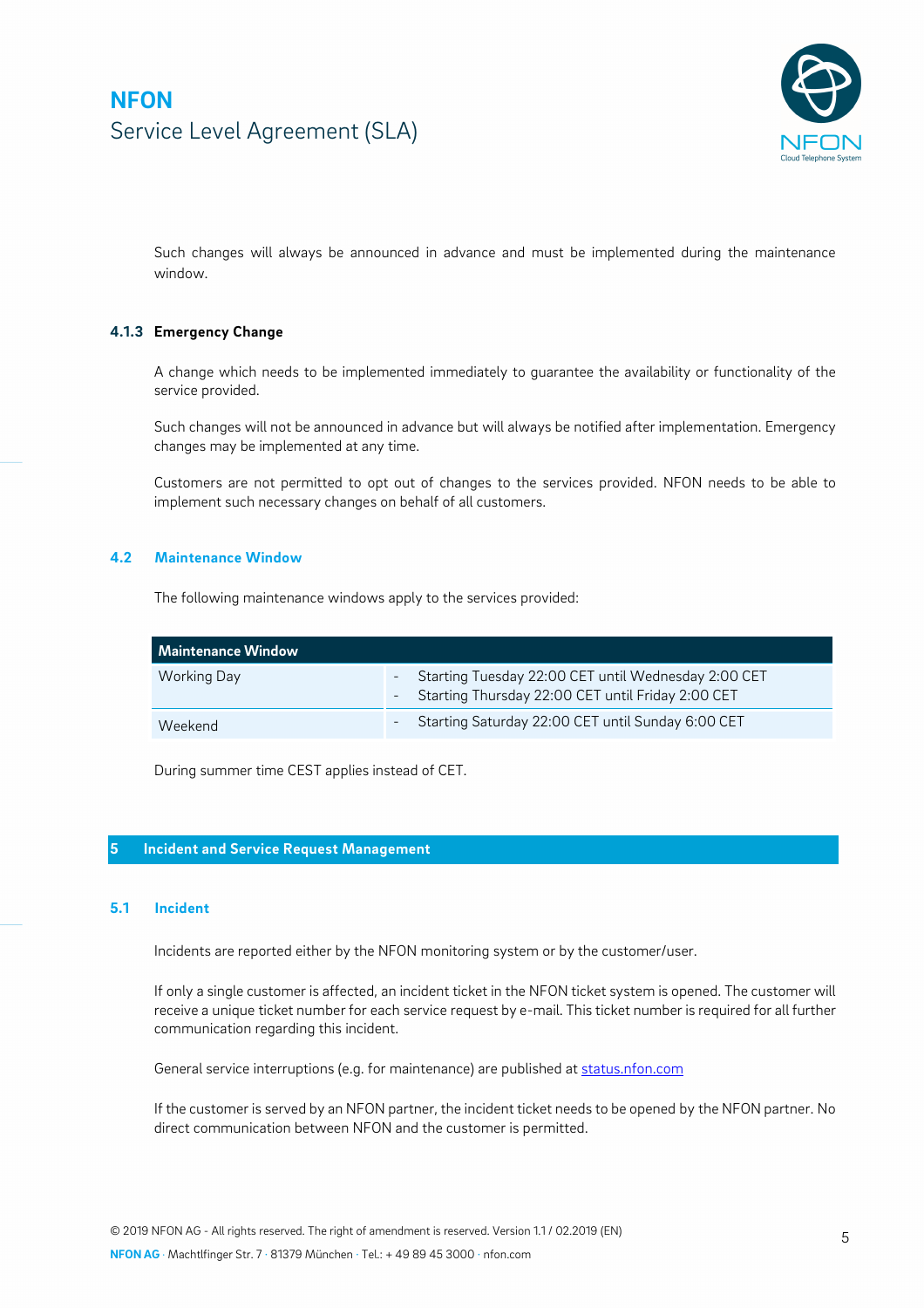

If the customer is unable to provide all the information needed for the resolution of the incident, or is not available to resolve the incident, the SLA is suspended until all required information is provided or the customer is available again.

If the cause of the incident was not the responsibility of NFON, NFON reserves the right to charge the customer for any costs incurred.

#### **5.2 Service Request**

Service requests are opened by the customer/user via the central service desk.

For reach service request a service request ticket is opened in the NFON ticket system. The customer will receive a unique ticket number by e-mail for each service request. This ticket number is required for all further communication regarding this service request.

If the service is provided to the customer by an NFON partner, service requests need to be opened by the NFON partner. Direct communication between NFON and the customer is not permitted.

#### **5.3 Service Desk**

The NFON Service Desk is available via the following communication channels - 24x7: Phone: +49 89 453 00 555 or +49 800 6366 555

#### **5.4 Incident Category**

Every incident will be categorised by NFON using the following two measures:

Criticality - a measure of the service criticality of the relevant component of the NFON cloud platform

Impact - measure of the extent of the incident and of the potential damage caused by the incident before it is resolved

#### **5.4.1 Service Criticality**

NFON uses the following criticality levels to measure incident priorities:

Critical  $\blacktriangleright$  High Normal  $\sum$ low Very low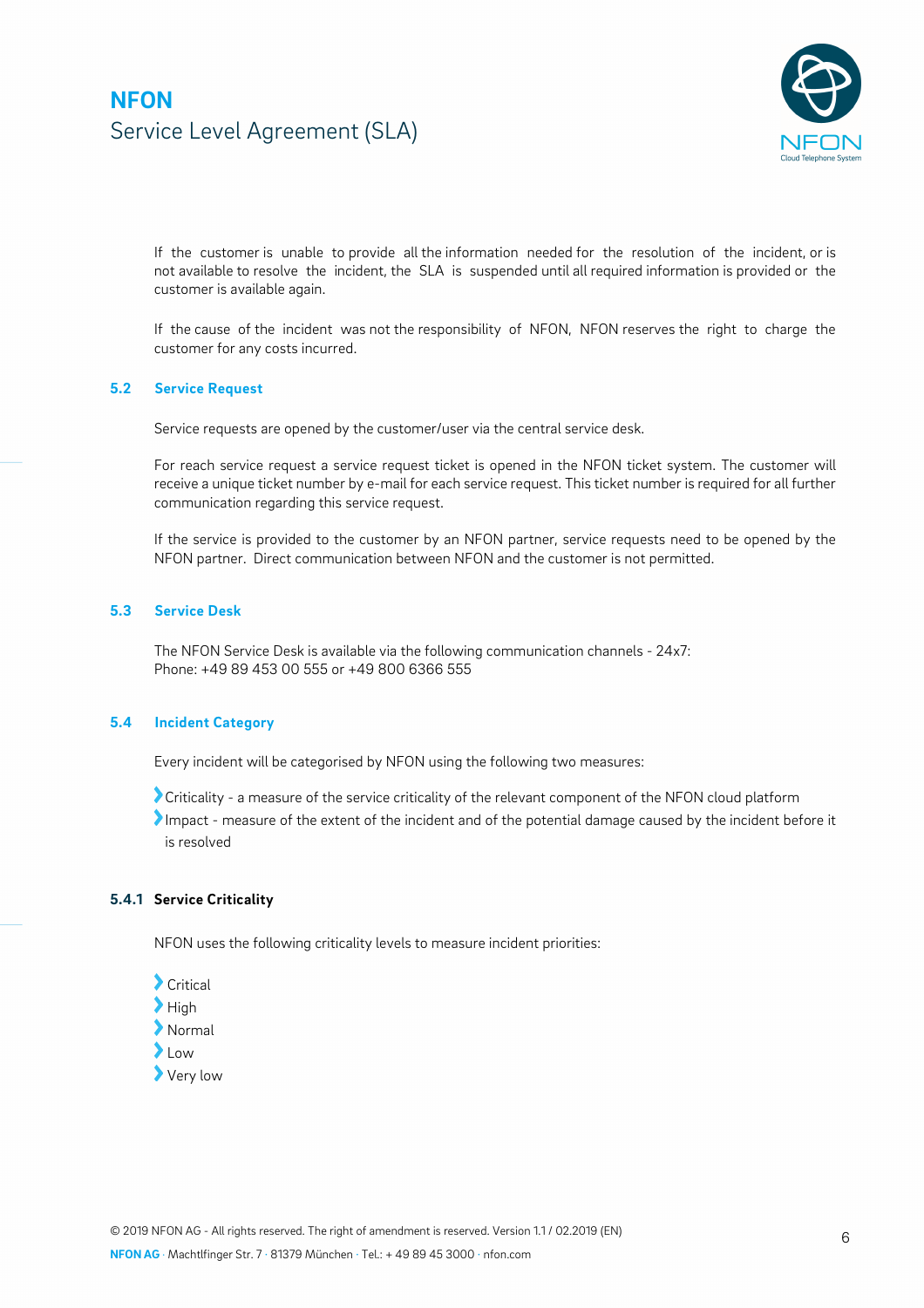

The level of criticality depends on the service that the incident is related to, as follows:

| <b>Related Service</b> | <b>Criticality</b> |
|------------------------|--------------------|
| Telephone System       | Critical           |
| <b>PSTN</b>            | Critical           |
| Device Integration     | High               |
| eFax                   | Normal             |
| Device Provisioning    | Low                |
| <b>Web Services</b>    | Normal             |

### **5.4.2 Service Impact**

| <b>Impact Category</b> | <b>Description</b>                                                        |
|------------------------|---------------------------------------------------------------------------|
| No Impact              | No users affected                                                         |
| Less than 10%          | Less than 10% of customer extensions are affected                         |
| Less than 50%          | Less than half of customer extensions are affected                        |
| More than 50%          | More than half (but not all) of customer extensions are<br>affected       |
| All                    | All customer extensions are affected (i.e. a complete<br>loss of service) |

### **5.4.3 Service Incident Priority Matrix**

| <b>Impact / Criticality</b> | <b>Very Low</b> | Low    | <b>Normal</b> | <b>High</b> | <b>Critical</b> |
|-----------------------------|-----------------|--------|---------------|-------------|-----------------|
| No Impact                   | Very low        | Low    | Low           | Low         | Normal          |
| Less than 10%               | Low             | Low    | Low           | Normal      | High            |
| Less than 50%               | Low             | Low    | Normal        | High        | High            |
| More than 50%               | Low             | Normal | High          | High        | Critical        |
| All                         | Normal          | High   | High          | Critical    | Critical        |